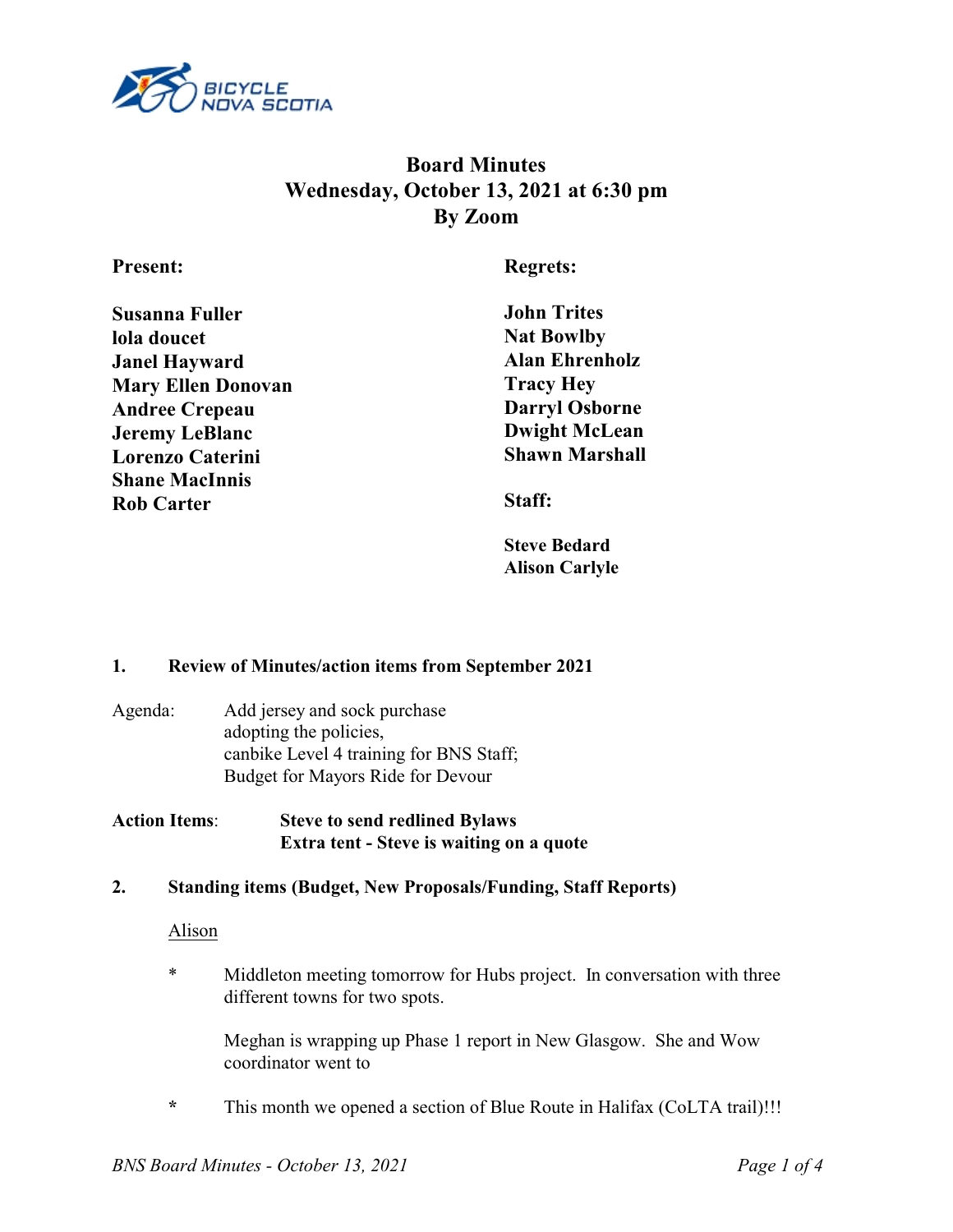Opening Celebration - October 25 @noon Invitations will be sent.

**\*** ME - update on WOW on South Shore. It is very different than it was in the past. Alison - because they are MPALS, they don't usually lead programs, so they were trying to avoid this.

#### **Action: Alison and ME to discuss this further.**

- \* Public works is looking to open Blue Route south of Hantsport and hoping that we can connect to north at same time.
- **\*** Blue Route

### **Action: Susanna - Need a Blue Route meeting soon to discuss consistencies and issue areas.**

**\*** CBRM - Andree - 10 k of trail on prov land (Maryann Corbett Trail) should be open.

Should have committee meetings in advance of Blue Route meetings to discuss things beforehand.

### **Action: Alison thinks should have a preliminary meeting**. **Mid-November.**

**\*** Community engagement - Healthy Tomorrow - Alison proposes that we work with them. They hit our targets.

#### Steve

\* Socks and Jerseys - Endur and Jakroo Margin of 25-27%

> Louis Garneau approached WOW, but prices creeped up as the amounts got bigger. Tribe Solutions - 1 year crash warranty + lifetime

Go with Club Fit

### **Action:**

Kudos to Darryl on CBC interview!!!

### Motions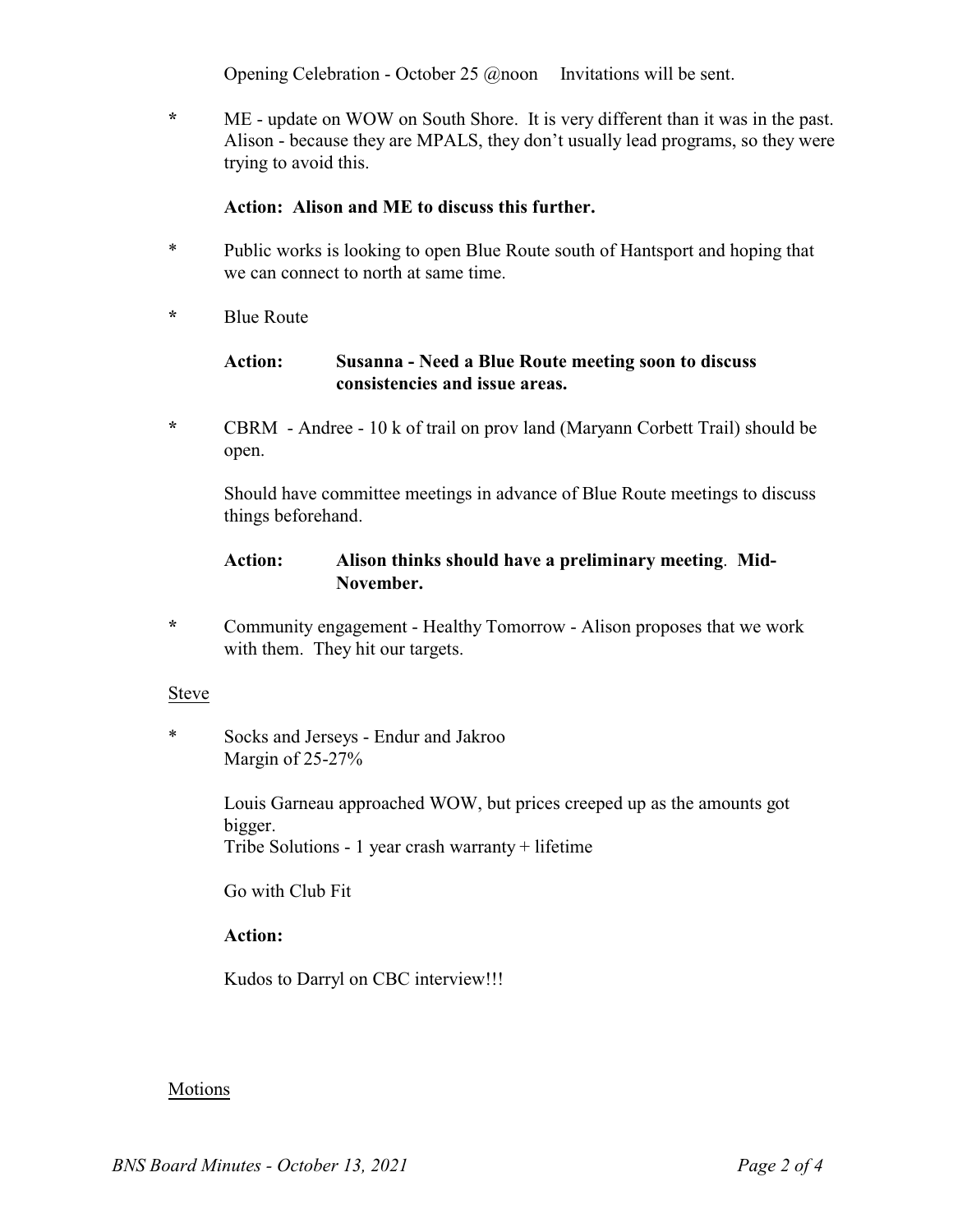### **Motion to allocate \$16,500 dollars for Socks and Jerseys (Susanna and ME)** Moved

#### **Motion to allocate \$500 dollars for Devour Ride (ME and lola)** Moved

#### **3. Update on Topsail Trail System** (lola)

- \* lola gave update on Topsail.
- \* Advertisement vs. Sponsor give an invoice. If they want a charitable donation receipt - go through NS Trails Federation. https://nstrails.com/donate/ Budget - for trails, QR code, signage, wayfinders \$10,000 towards a staff person to keep this going \$50,000 startup

Need to create Brunello Committee -

#### **Action: Lorenzo will hook us up with GM and Chris**

#### **4. Political Outreach and Strategy (Susanna)**

\* Meeting w/ Tim Holman. Before new act, she wants us to get a meeting with Environment Minister, and push to have active transportation as part of the new Enviro Goals and Sustainable Development.

**Action:** ME is willing to attend

**\*** Bicycle course at NSCC

Action: Steve is going to talk to NSCC and follow up on the course.

**\*** Basic Bike mechanics - we should have a course for WOW leaders so they can teach women how to care for their bikes.

#### **5. Sector Updates (red flags, important issues)**

\*

**Action:**

#### **6. Short Items/Voting Items**

- \* Torchy Peden
- **\*** adopting the policies,
- **\*** Canbike Level 4 training is being offered Jenna Molenaar is teaching this. We